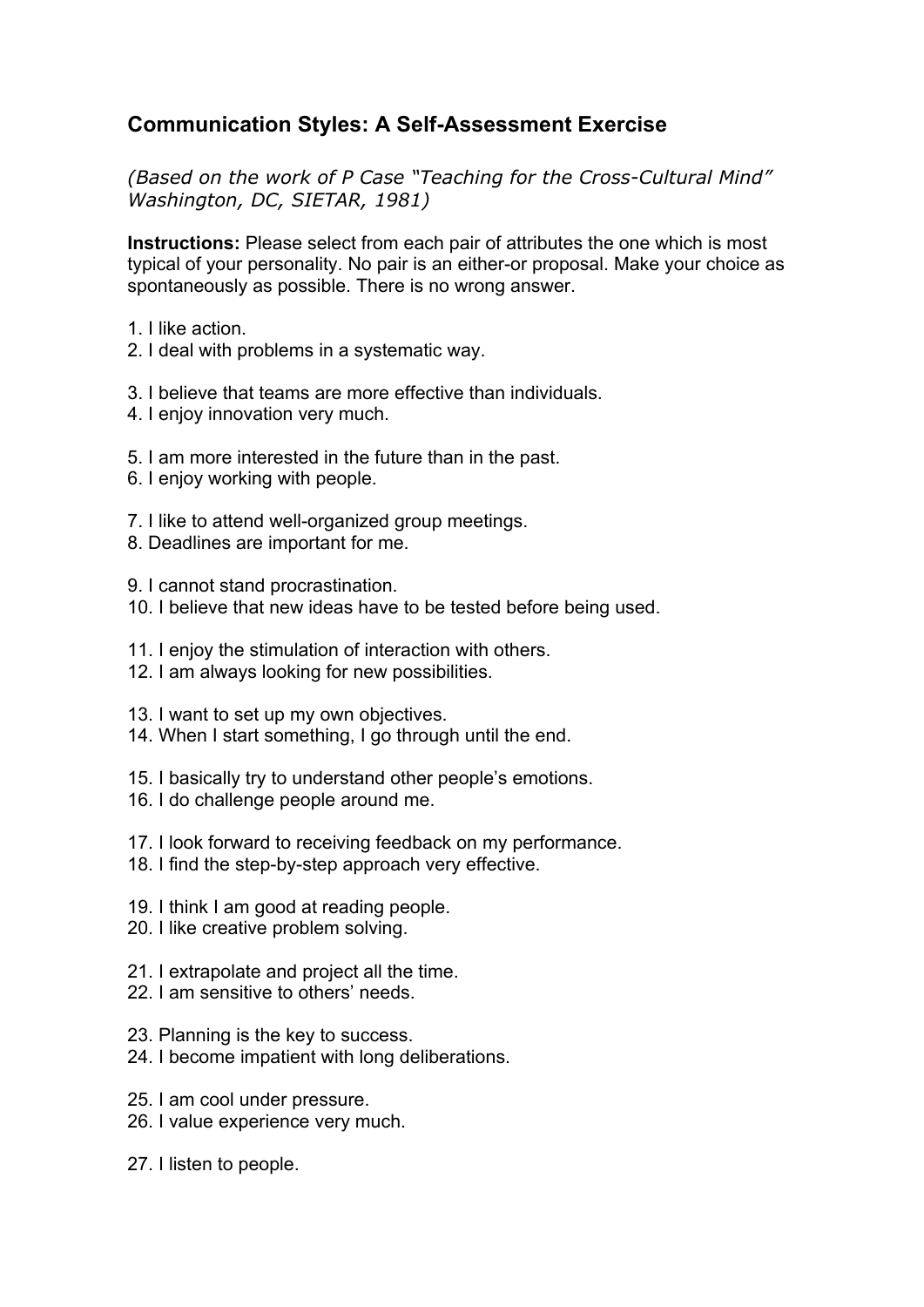- 28. People say that I am a fast thinker.
- 29. Cooperation is a key word for me.
- 30. I use logical methods to test alternatives.
- 31. I like to handle several projects at the same time.
- 32. I always question myself.
- 33. I learn by doing.
- 34. I believe that my head rules my heart.
- 35. I can predict how others may react to a certain action.
- 36. I do not like details.
- 37. Analysis should always precede action.
- 38. I am able to assess the climate of a group.
- 39. I have a tendency to start things and not finish them up.
- 40. I perceive myself as decisive.
- 41. I search for challenging tasks.
- 42. I rely on observation and data.
- 43. I can express my feelings openly.
- 44. I like to design new projects.
- 45. I enjoy reading very much.
- 46. I perceive myself as a facilitator.
- 47. I like to focus on one issue at a time.
- 48. I like to achieve.
- 49. I enjoy learning about others.
- 50. I like variety.
- 51. Facts speak for themselves.
- 52. I use my imagination as much as possible.
- 53. I am impatient with long, slow assignments.
- 54. My mind never stops working.
- 55. Key decisions have to be made in a cautious way.
- 56. I strongly believe that people need each other to get work done.
- 57. I usually make decisions without thinking too much.
- 58. Emotions create problems.
- 59. I like to be liked by others.
- 60. I can put two and two together very quickly.
- 61. I try out my new ideas on people.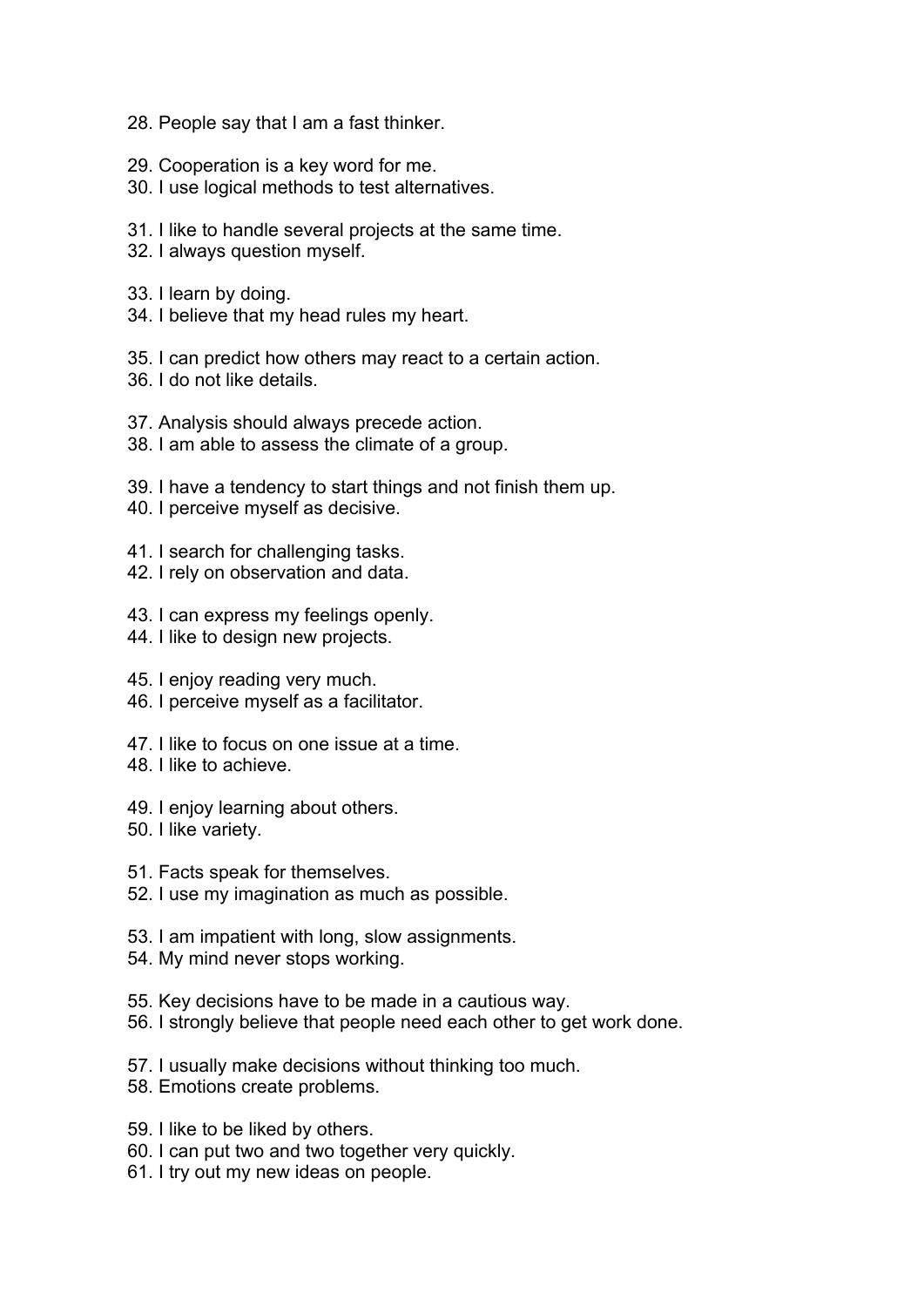- 62. I believe in the scientific approach.
- 63. I like to get things done.
- 64. Good relationships are essential.
- 65. I am impulsive.
- 66. I accept differences in people.
- 67. Communicating with people is an end in itself.
- 68. I like to be intellectually stimulated.
- 69. I like to organize.
- 70. I usually jump from one task to another.
- 71. Talking and working with people is a creative art.
- 72. Self-actualization is a key word for me.
- 73. I enjoy playing with ideas.
- 74. I dislike wasting my time.
- 75. I enjoy doing what I am good at.
- 76. I learn by interacting with others.
- 77. I find abstractions interesting and enjoyable.
- 78. I am patient with details.
- 79. I like brief, to the point statements.
- 80. I feel confident in myself.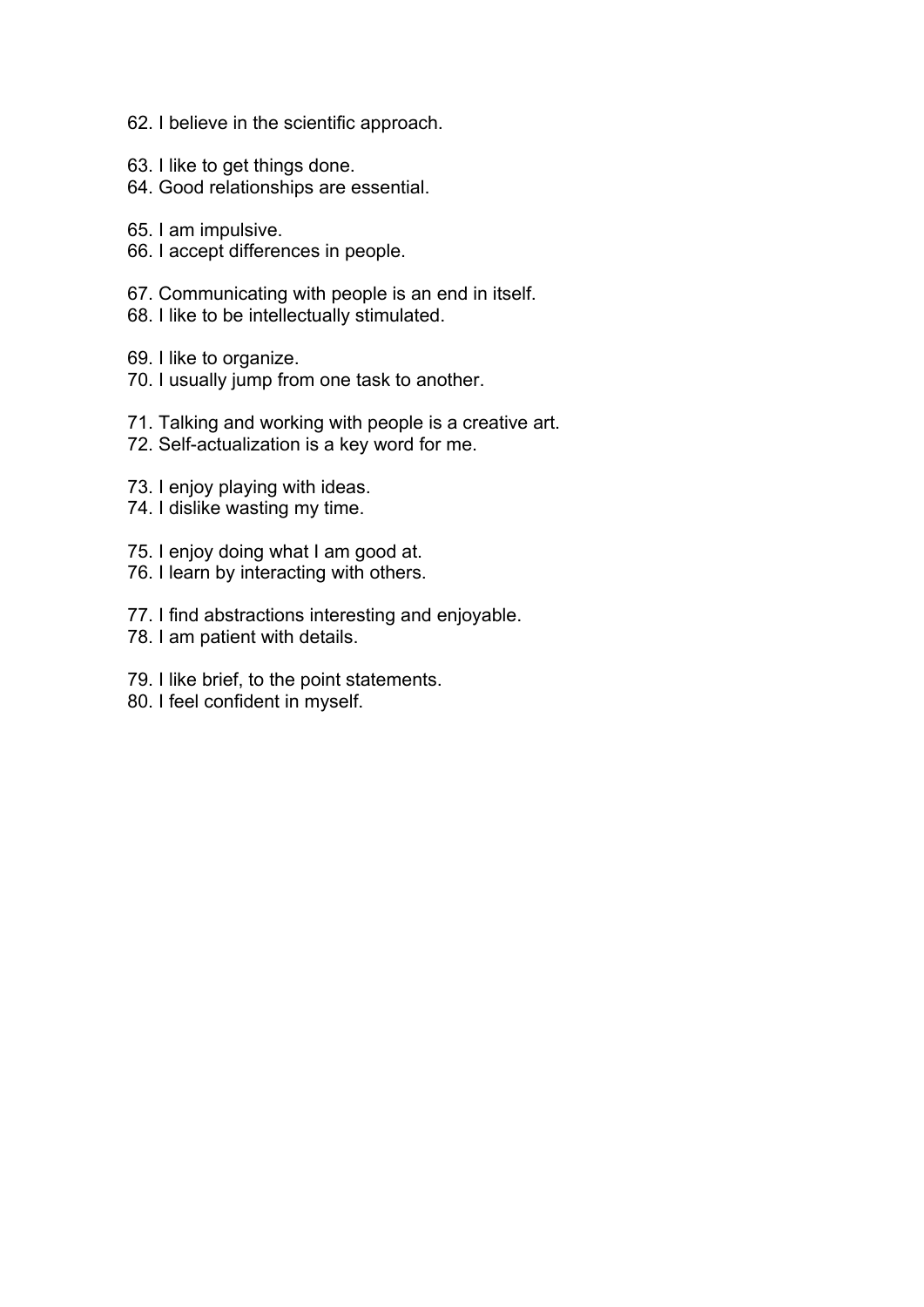### **Scoring Sheet for the Communication Styles Assessment**

**Instructions:** Circle the items you have selected and add up the totals for each **style** (one point per answer). The maximum is 20 per **style** and your total for the four styles should be 40.

| <b>Style</b>                                                                                         | Circle your answer here | <b>Total Score</b><br>(max. 20) |
|------------------------------------------------------------------------------------------------------|-------------------------|---------------------------------|
| Style 1                                                                                              |                         |                                 |
| 1 - 8 - 9 - 13 - 17 - 24 - 26 - 31 - 33 - 40 - 41 -<br>48 - 50 - 53 - 57 - 63 - 65 - 70 - 74 - 79    |                         |                                 |
| Style 2                                                                                              |                         |                                 |
| 2 - 7 - 10 - 14 - 18 - 23 - 25 - 30 - 34 - 37 - 42 -<br>47 - 51 - 55 - 58 - 62 - 66 - 69 - 75 - 78   |                         |                                 |
| Style 3                                                                                              |                         |                                 |
| $3 - 6 - 11 - 15 - 19 - 22 - 27 - 29 - 35 - 38 - 43 -$<br>46 - 49 - 56 - 59 - 64 - 67 - 71 - 76 - 80 |                         |                                 |
| Style 4                                                                                              |                         |                                 |

4 - 5 - 12 - 16 - 20 - 21 - 28 - 32 - 36 - 39 - 44 - \_\_\_\_\_\_\_\_\_\_\_\_ 45 - 52 - 54 - 60 - 61 - 68 - 72 - 73 – 77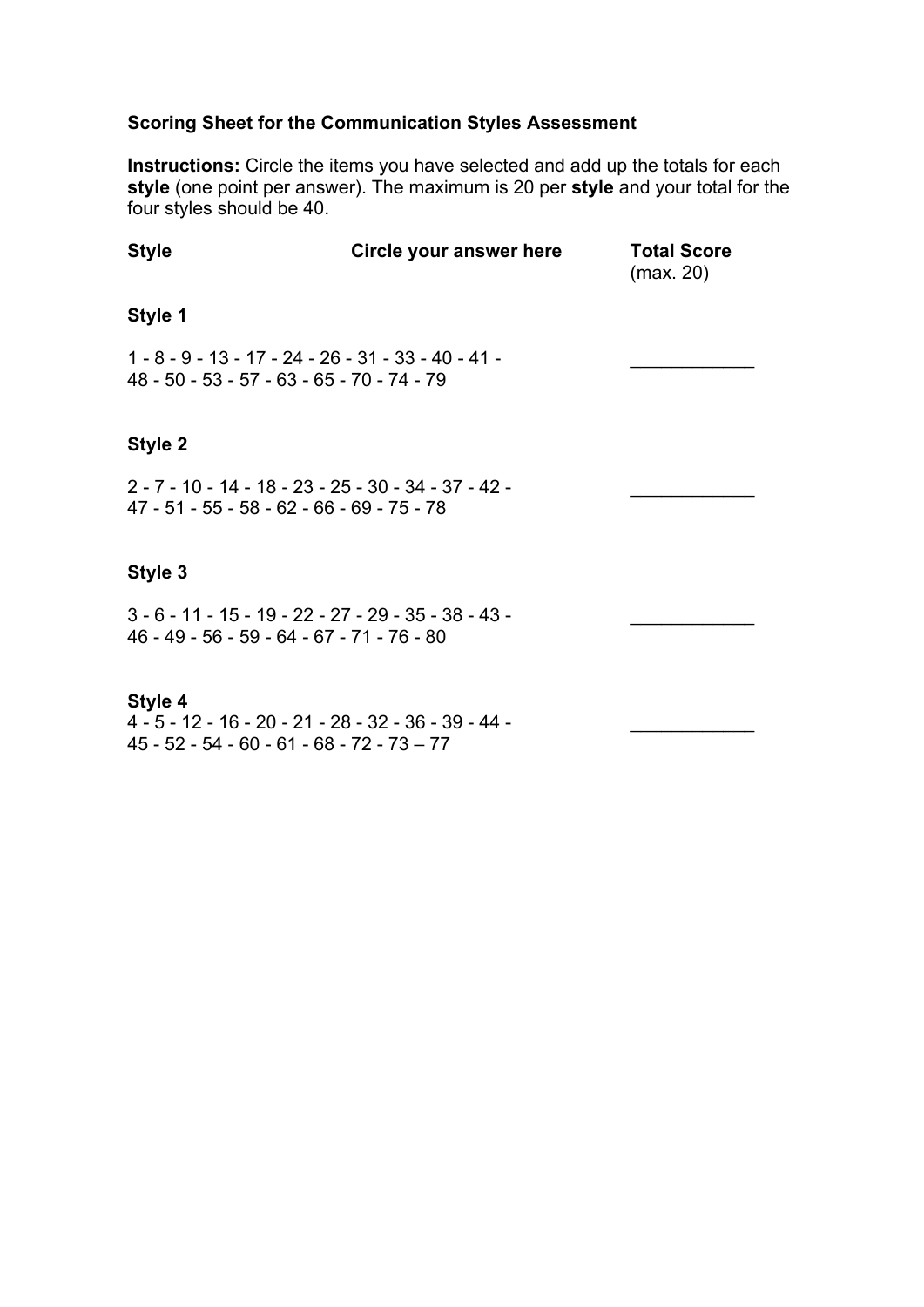## **The Four Communication Styles**

| Style 1: WHAT                                      | Style 2: HOW                                      |
|----------------------------------------------------|---------------------------------------------------|
| <b>ACTION (A)</b>                                  | <b>PROCESS (PR)</b>                               |
| <b>Results</b><br>Objectives<br>Achieving<br>Doing | <b>Strategies</b><br>Organization<br>Facts        |
| Style 4: WHY                                       | Style 3: WHO                                      |
| $IDEA$ (l)                                         | <b>PEOPLE (PE)</b>                                |
| Concepts<br><b>Theories</b><br>Innovation          | Communication<br>Relationships<br><b>Teamwork</b> |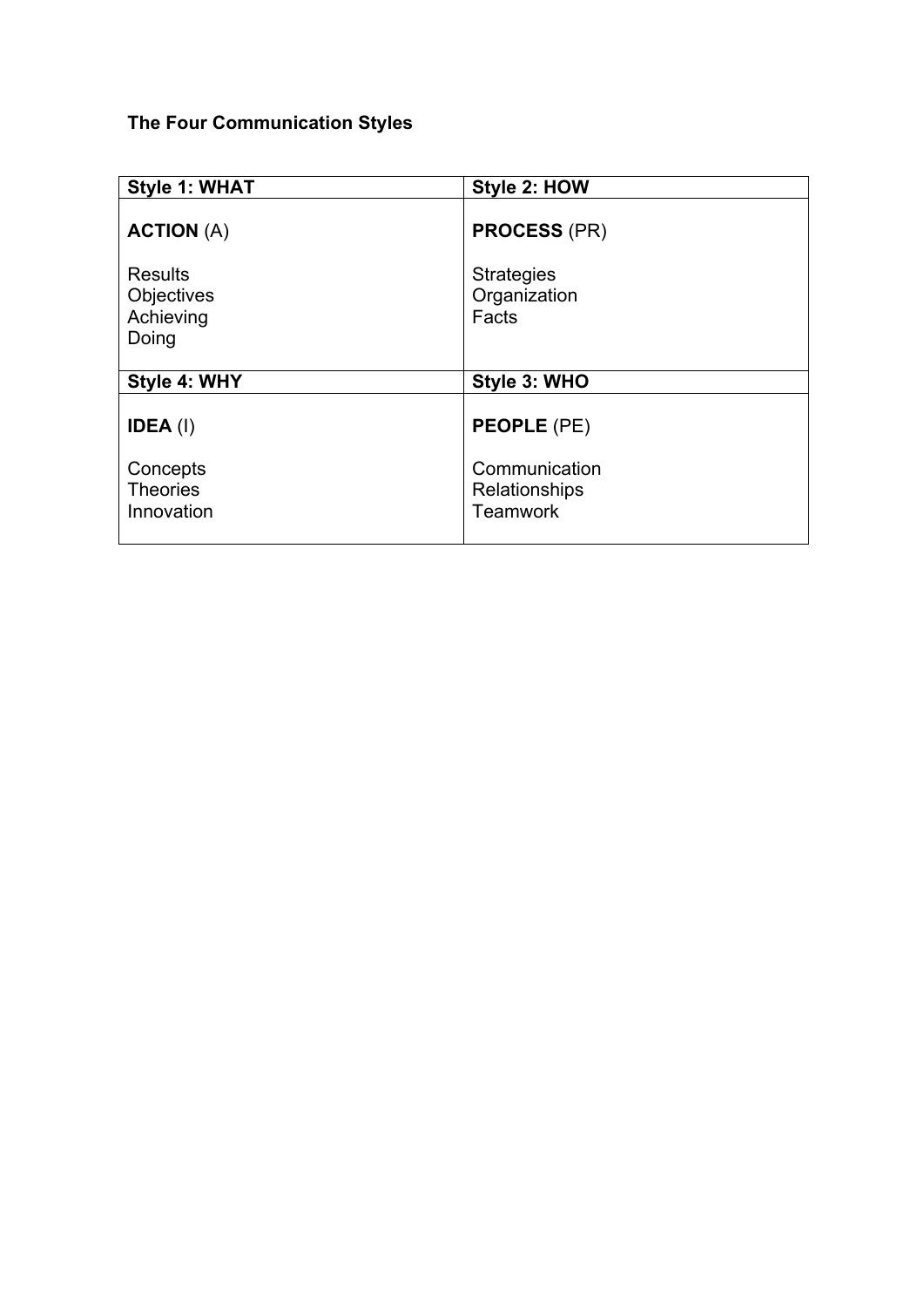# **The Main Characteristics of Communication Styles**

| <b>Style</b>      | <b>Content</b> – people with this style talk |                      | <b>Process</b> – people |
|-------------------|----------------------------------------------|----------------------|-------------------------|
|                   | about                                        |                      | with this style         |
|                   |                                              |                      | are                     |
| <b>Action (A)</b> | <b>Results</b>                               | Responsibility       | Pragmatic (down         |
|                   |                                              |                      | to earth)               |
|                   | Objectives                                   | Feedback             | Direct (to the          |
|                   |                                              |                      | point)                  |
|                   | Performance                                  | Experience           | Impatient               |
|                   | Productivity                                 | Challenges           | Decisive                |
|                   | Efficiency                                   | Achievements         | Quick (jump from        |
|                   |                                              |                      | idea to idea)           |
|                   | Moving ahead                                 | Change               | Energetic               |
|                   |                                              |                      | (challenge others)      |
|                   | Decisions                                    |                      |                         |
| Process (PR)      | Facts                                        | Trying out           | Systematic (step-       |
|                   |                                              |                      | by-step)                |
|                   | Procedures                                   | Analysis             | Logical (cause          |
|                   |                                              |                      | and effect)             |
|                   | Planning                                     | <b>Observations</b>  | Factual                 |
|                   | Organizing                                   | Proof                | Verbose                 |
|                   | Controlling                                  | <b>Details</b>       | Unemotional             |
|                   | Testing                                      | Cautious             | Patient                 |
| People (PE)       | People                                       | Self-development     | Spontaneous             |
|                   | <b>Needs</b>                                 | Sensitivity          | Empathetic              |
|                   | Motivation                                   | Awareness            | Warm                    |
|                   | Teamwork                                     | Cooperation          | Subjective              |
|                   | Communications                               | <b>Beliefs</b>       | Emotional               |
|                   | Feelings                                     | <b>Values</b>        | Perceptive              |
|                   | Team spirit                                  | <b>Expectations</b>  | Sensitive               |
|                   | Understanding                                | <b>Relations</b>     |                         |
| Idea (I)          | Concepts                                     | What's new in the    | Imaginative             |
|                   |                                              | field                |                         |
|                   | Innovation                                   | Creativity           | Charismatic             |
|                   | Interdependence                              | Opportunities        | Difficult to            |
|                   |                                              |                      | understand              |
|                   | New ways                                     | <b>Possibilities</b> | Ego-centered            |
|                   | New methods                                  | Grand designs        | <b>Unrealistic</b>      |
|                   | Improving                                    | <b>Issues</b>        | Creative                |
|                   | Problems                                     | Potential            | Full of ideas           |
|                   |                                              | Alternatives         | Provocative             |